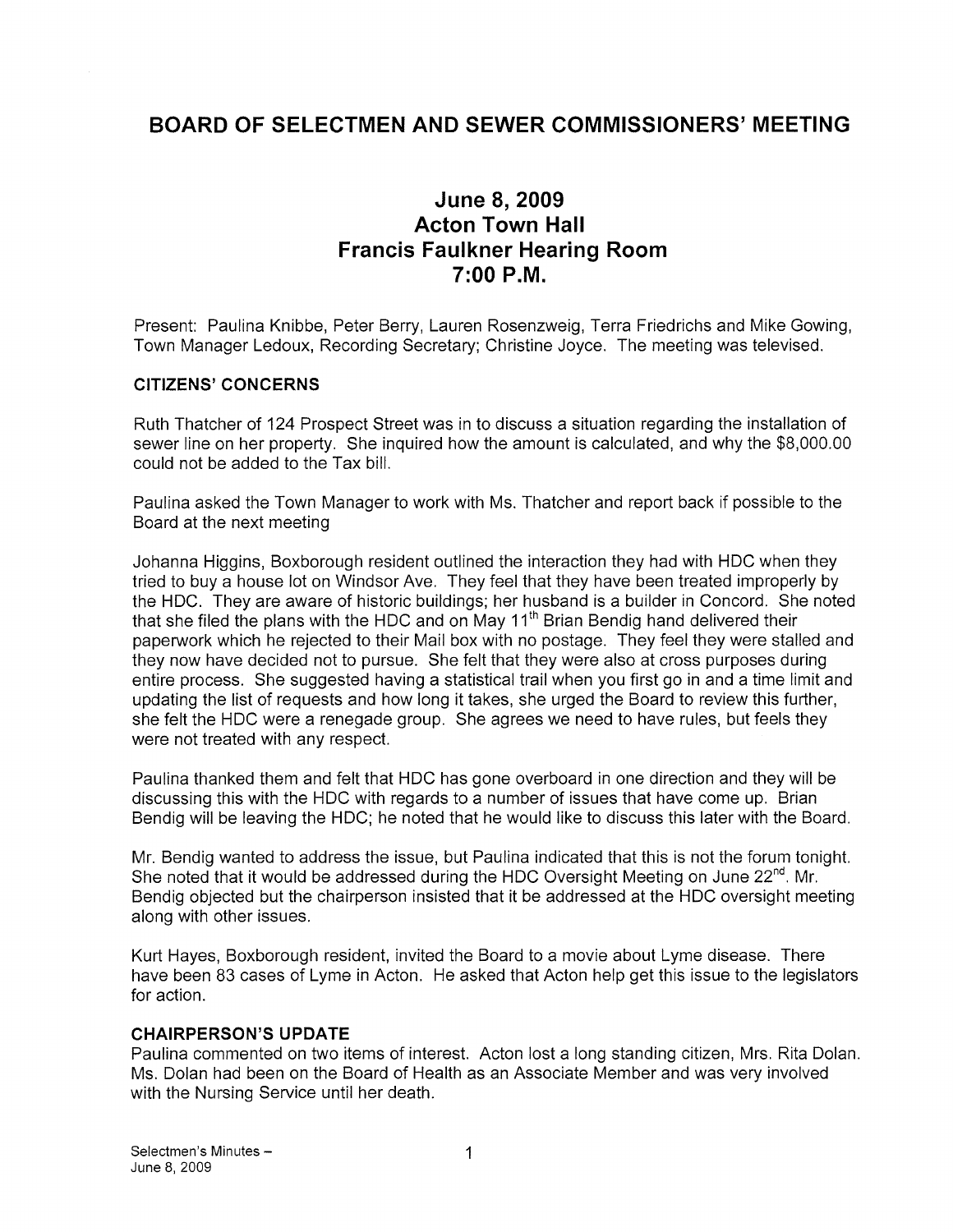Paulina noted the Special Town Meeting on June 23 and urged people to attend.

## OPERATIONAL MINUTE

Steve reviewed the Towne School Project status. Steve asked if local banks might want to purchase low Income Credits. The Cambridge Savings Bank is interested in buying some of the Credits and Steve will update the Board as it progresses. Steve noted that the number of units will decrease and will be discussed at the meeting with Mr. Joncas on June 22.

# SELECTMEN'S REPORTS

Lauren reported on the neighborhood Informational Meeting given by the Sewer Action Advisory Committee. There will be another meeting on June  $11<sup>th</sup>$  to further answer questions.

Peter reported on SATAC has been meeting to bring a more acceptable plan to the town. They will be trying to get support of the non-binding article on the Special Town Meeting.

Peter further noted that he testified before the Transportation Board on how to continue to fund projects, specifically the BFRT and ARRT

Mike reported on COA reorganization. Barb Tallone is now Chair, Charlie Arronson the Vicechair.

Cable Access Board was discussed. They are making progress in establishing a Cable Access Corporation. They have three people interested, and another 3 members that need to be appointed before they can create the Board to move forward with the plan. John Covert will have the materials at the next meeting.

TERRA FRIEDRICHS -Moved to continue forward with Acton Community Access Television Incorporation process — MICHAEL GOWING — second. UNANIMOUS VOTE

# PUBLIC HEARINGS & APPOINTMENTS

## PERMISSION TO RETAIN THE FENCE INSTALLED ON THE TOWN RIGHT OF WAY AT 28 WASHINGTON DRIVE

The Streeter's were in to ask for a license to let the fence remain on the Town's Right of way. The Town will not be able to repair the fence if it gets damaged and we would not be responsible for any issues as a result of the fence installed on the Town's Right of Way. Additionally, if a side walk is installed the fence will have to be moved by the Streeter's. If the Streeter's agree with the conditions put into writing the Board can approve. PETER BERRY — Moved to have to have counsel draft a license to allow the Streeter's to keep fence as outlined in that agreement — TERRA FRIEDRICHS — second. UNANIMOUS VOTE

# ACTON BOXBORO CULTURAL COUNCIL OVERSIGHT MEETING

Mitzi Weil, ABCC Member from Boxborough outlined the activities that have been funded by the ABCC this past year.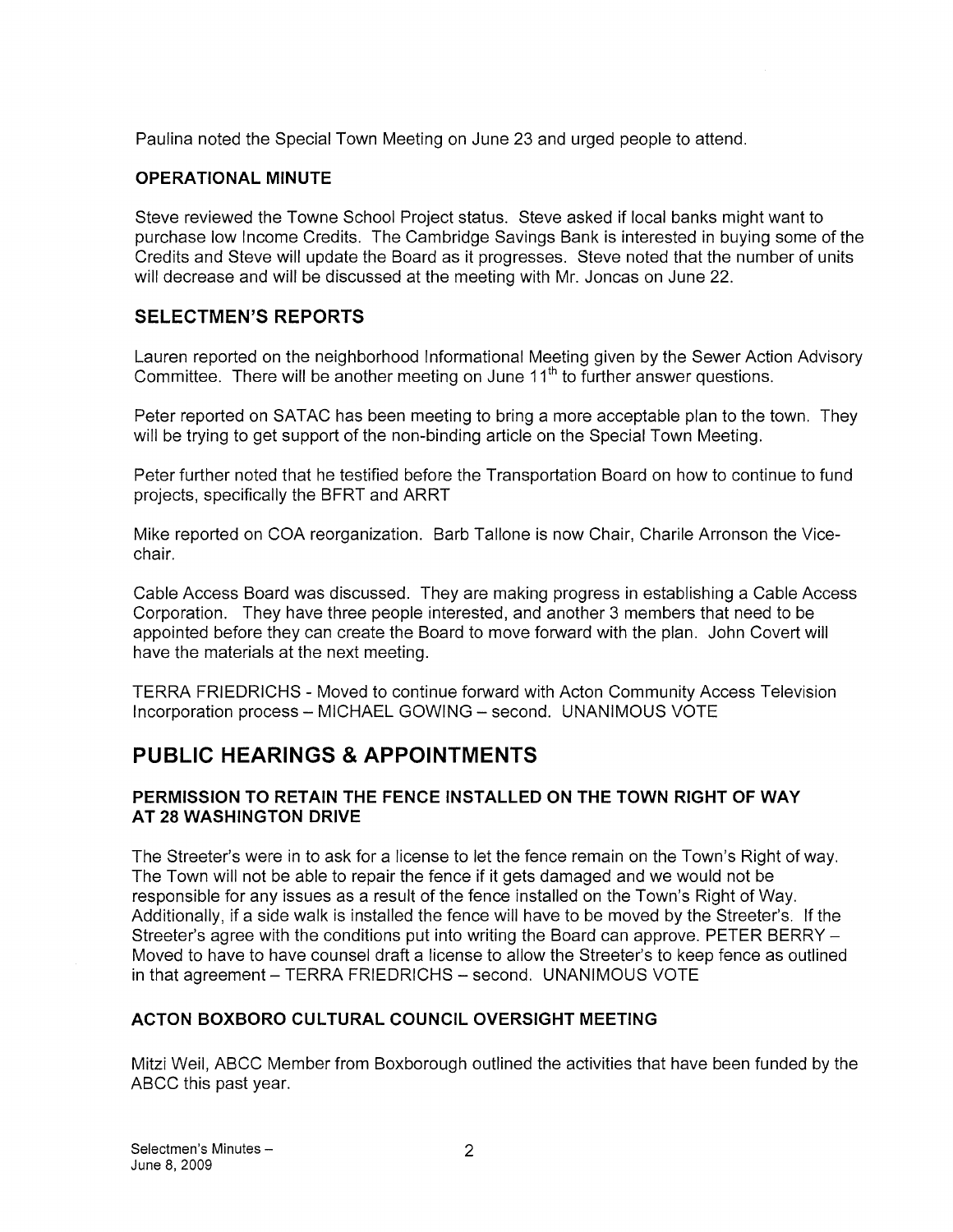Greg Hutchins Acton Member also spoke about the programs that have been sponsored by the ABCC. The group spoke about their membership needs. Under the Mass rules for Cultural Councils, a person can only serve two terms and then wait two years before going back on the Council as a regular member. They outlined the State Allocation of funds and programs associated with the funds.

Peter asked about Greening Acton through their programs, and asked for their support.

Lauren thanked them for participating in the 275 Celebration and thanked the Committee members.

# BELLA FAMIGLIA, SITE PLAN SPECIAL PERMIT

Mike asked about the need for the landscaping Islands. Mr. Donhoe noted that there is no requirement of where they are to be placed. Mr. Donohue also asked that the third island not be required as they are in a multi-year clean up of soils in that location and would be a hardship to dig it up every year for testing. Screening around dumpster with trees vs. fence was presented to the Board. Lauren is in favor of the trees if they really screen the dumpster. Peter suggested they work it out with Municipal Properties. The Board has not received the required lighting engineer and landscaping Architect sign off's. The Applicant noted that he decided he now wants to go back to the original presentation of the stockade fence.

A citizen remarked about the improved look of the restaurant. Terra wanted to remove the island requirement. Lauren wanted 2 islands, Peter wanted 2, Mike and Paulina wanted one island

PAULINA KNIBBE — Moved to ask the applicant to create three islands at locations mutually acceptable to Town staff - LAUREN ROSENZWEIG — second UNANIMOUS VOTE

Peter did not support waiving the lighting certification. Paulina felt we could let it go and asked if we require a landscape Architect to sign off. Mike felt it could be waived. Peter is not in favor of waiving the bylaw requirements. The Board approved the 92 seats.... LAUREN ROSENZWEIG — Moved to approve the additional seating as an amendment to the restaurant use special permit. PAULINA KNIBBE — second. UNANIMOUS VOTE

LAUREN ROSENZWEIG — Moved to close the hearing. MIKE GOWING -second. UNANIMOUS VOTE.

# SELECTMEN'S BUSINESS

#### SPECIAL TOWN MEETING WARRANT DISCUSSIONS

SEWERS — Michael Margolis spoke about the need for the sewers at that location but not for his street (Tuttle Drive) and not for Torrington Lane. He urged the removal of Tuttle Drive or make a modification to the Warrant.

Garry Grosse of Lothrop Road, asked that we support the article. He has been attending many meetings and thinks that sewers are needed throughout the neighborhood. Septic replacement is very expensive and needs mounds and many other alterations to the properties.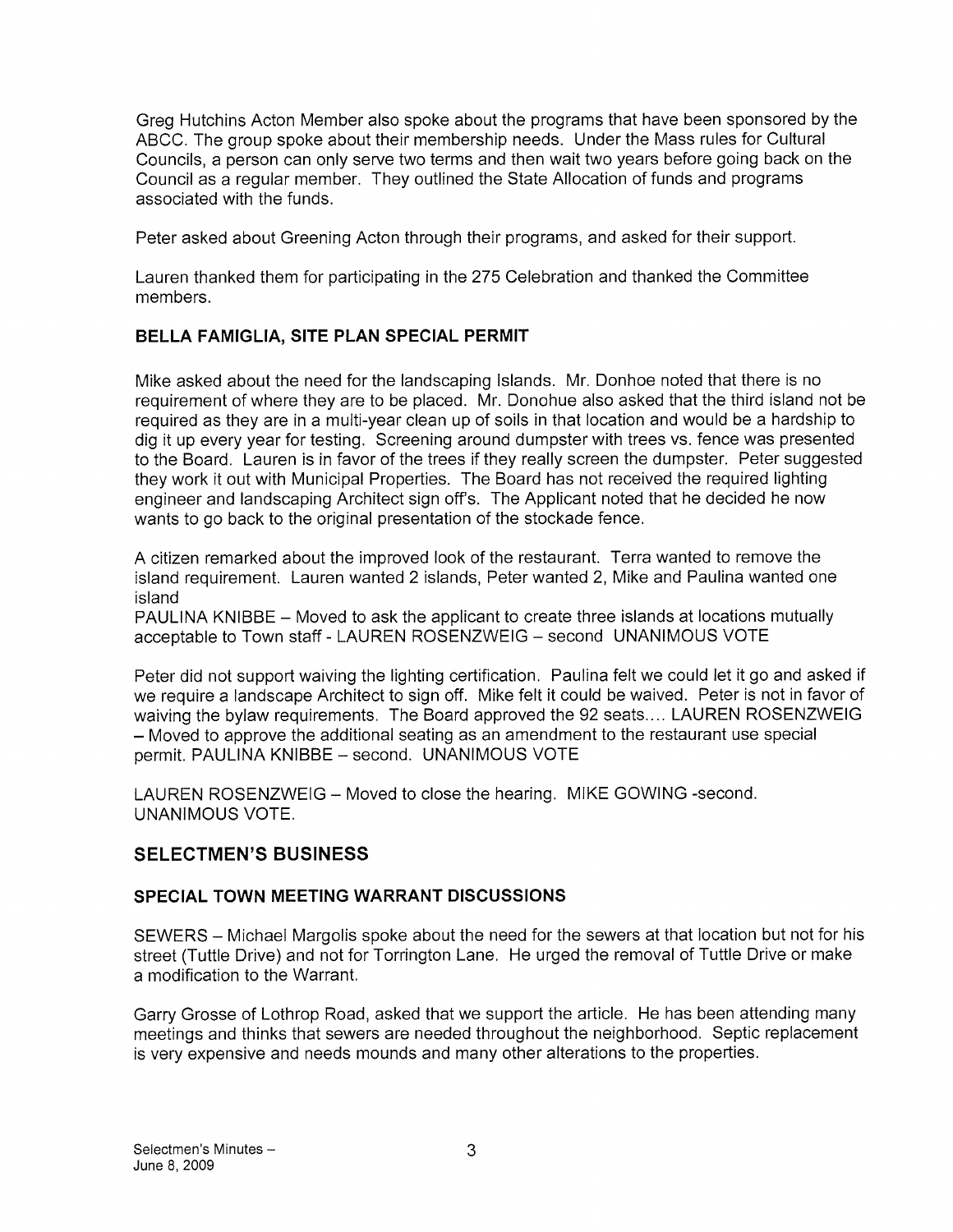Valerie Malinowski lived there for 28 years and stated it is not a rushed project. She lives on Torrington Lane and wants the sewers. She knows other neighbors that want it as well.

Matt Liebman — town project, he feels we should amend the warrant to reduce amount of money from neighborhood.

Mike, Peter, Lauren and Paulina agreed not to pull it.

Should we modify the Article? Lauren said no, Paulina no, Peter no, Mike no, Terra said she wanted to talk about choices.

Sewer Committee - Andy Monroe Co-chair proposal is unchanged from May 18<sup>th</sup> session betterment of \$16,000 will cover super size costs.

PAULINA KNIBBE - Move to recommend the article - MICHAEL GOWING - second. Terra said she did not have enough data to recommend it to Town Meeting. 4-1 Terra Abstaining

#### ZONING ARTICLE

Childcare Zoning Article - Paulina wants to pull this article and said we should slow down and not hurry zoning. PETER BERRY - second. The Board discussed including it on a future town meeting. Peter wants to make sure that it freezes the zoning at this location. This would freeze the zoning for 8 years. PAULINA KNIBBE — Moved to pull this article from the warrant, no second Motion Fails.

LAUREN ROSENZWEIG - Moved to keep on the warrant, and to recommend the article. MICHAEL GOWING — second. Motion Passes, 4-1, Paulina abstaining

#### DEFINITION OF MANUFACTURING

Not changed

#### HOME RULE FOR SOLAR PROJECTS

Green Advisory Board noted the extension to 25 years for lease agreements for municipal buildings is needed to allow us to be eligible for a program for solar panels to be installed on roofs of municipal buildings or on town lands

Article 4 — PAULINA KNIBBE — Moved to put on Consent — PETER BERRY — second. UNANIMOUS VOTE

Article 5 — Home rule Petition to extend leases longer than 10 years and allow roof top leasing of town building roofs. TERRA FREIDRICHS - Move to recommend PETER BERRY, second. UNANIMOUS VOTE

Alternate proposal would explore multi choices for providers to use. They would vote one or the other article. LAUREN ROSENZWEIG -Move to have an alternative drafted by Town Counsel to be revised to note other types of uses. TERRA FREIDRICHS — second. UNANIMOUS VOTE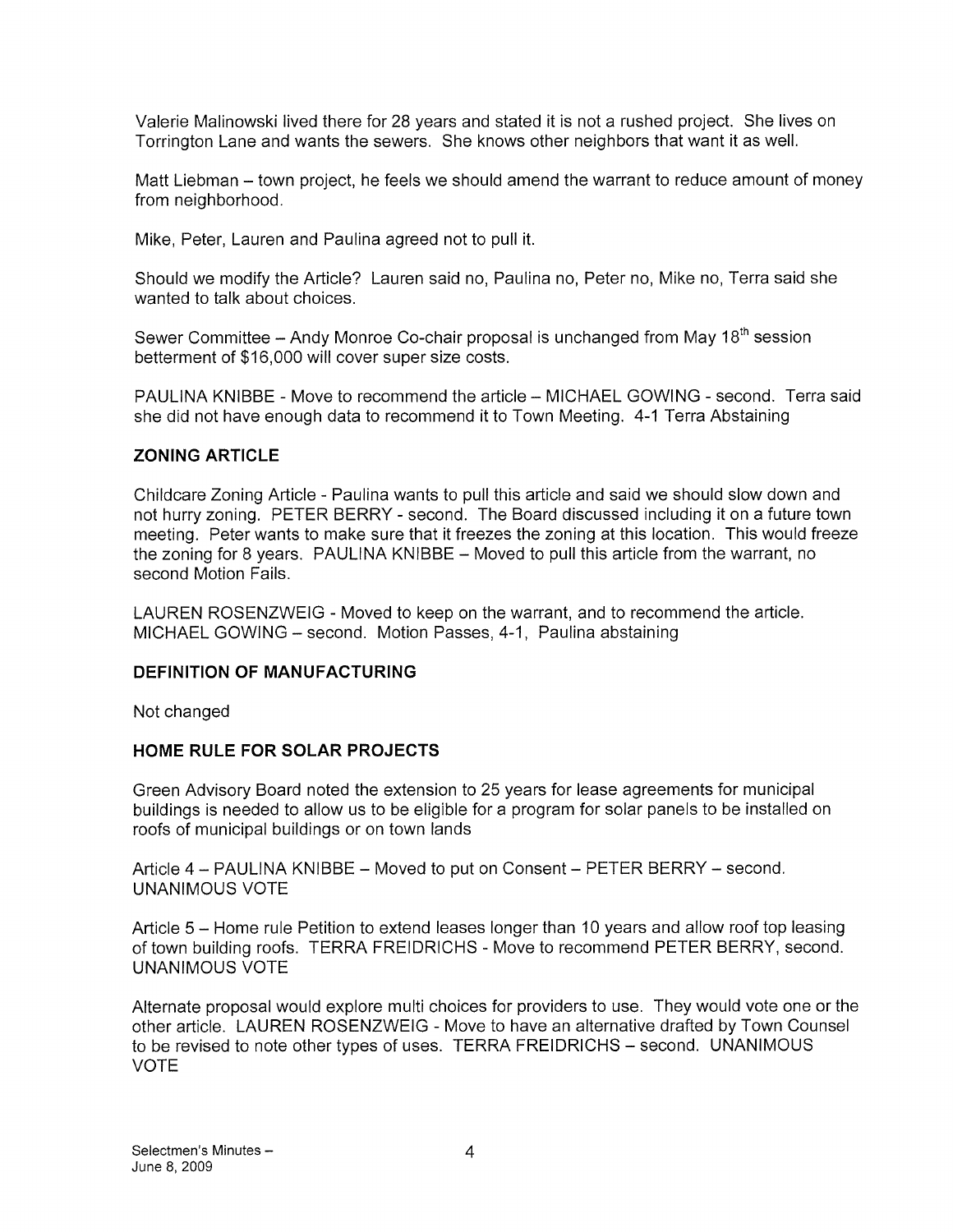TERRA FRIEDRICHS - Moved to recommend this Article Alternate 5 - Manager to develop Summary to say either or on these two articles. PETER BERRY — second UNANIMOUS VOTE

## TRAIN STATION

Peter updated the Board on the project. They are recommending elevators rather than ramps, and double tracking with access from both sides of the station. Cyclists could also access the elevators to get to the other side of the tracks, thereby eliminating the need for an additional bridge to go over the tracks for bicycles. The committee would ask for Town Meeting to vote a non-binding resolution to support their alternative plan. PETER BERRY - Moved that this article be included in warrant. MICHAEL GOWING — second. LAUREN ROSENZWEIG — Moved to Recommend. TERRA FRIEDRICHS — second. UNANIMOUS VOTE

## COMMISSION ON DISABILITY (COD)

Consent Article to decrease members to maintain a quorum. TERRA FRIEDRICHES — Moved to put on the warrant and to Recommend. LAUREN ROSENZWEIG - second UNANIMOUS VOTE

## GENERAL BYLAWS

Two bylaws referenced the same section this will allow them to be renumbered. Demolition Delay will be reworded to be clearer. TERRA FRIEDRICHS — Moved to include on the Warrant and to Recommend. LAUREN ROSENZWEIG — second. UNANIMOUS VOTE

## MASS AyE, SIDEWALK EASEMENTS

PAULINA KNIBBE — Moved to Include on the Warrant and to Recommend. LAUREN ROSENZWEIG — second. UNANIMOUS VOTE

# LAND GIFT CONANT STREET

TERRA FRIEDRICHS -Move to put on the Warrant and to recommend, MIKE GOWING second UNANIMOUS VOTE

#### OVERLAY DEFINITION

Paulina said this should be on Consent. Summary should be expanded to add there were 2 settlements. TERRA FRIEDRICHS — Moved to recommend and place under consent. PETER BERRY — second. UNANIMOUS VOTE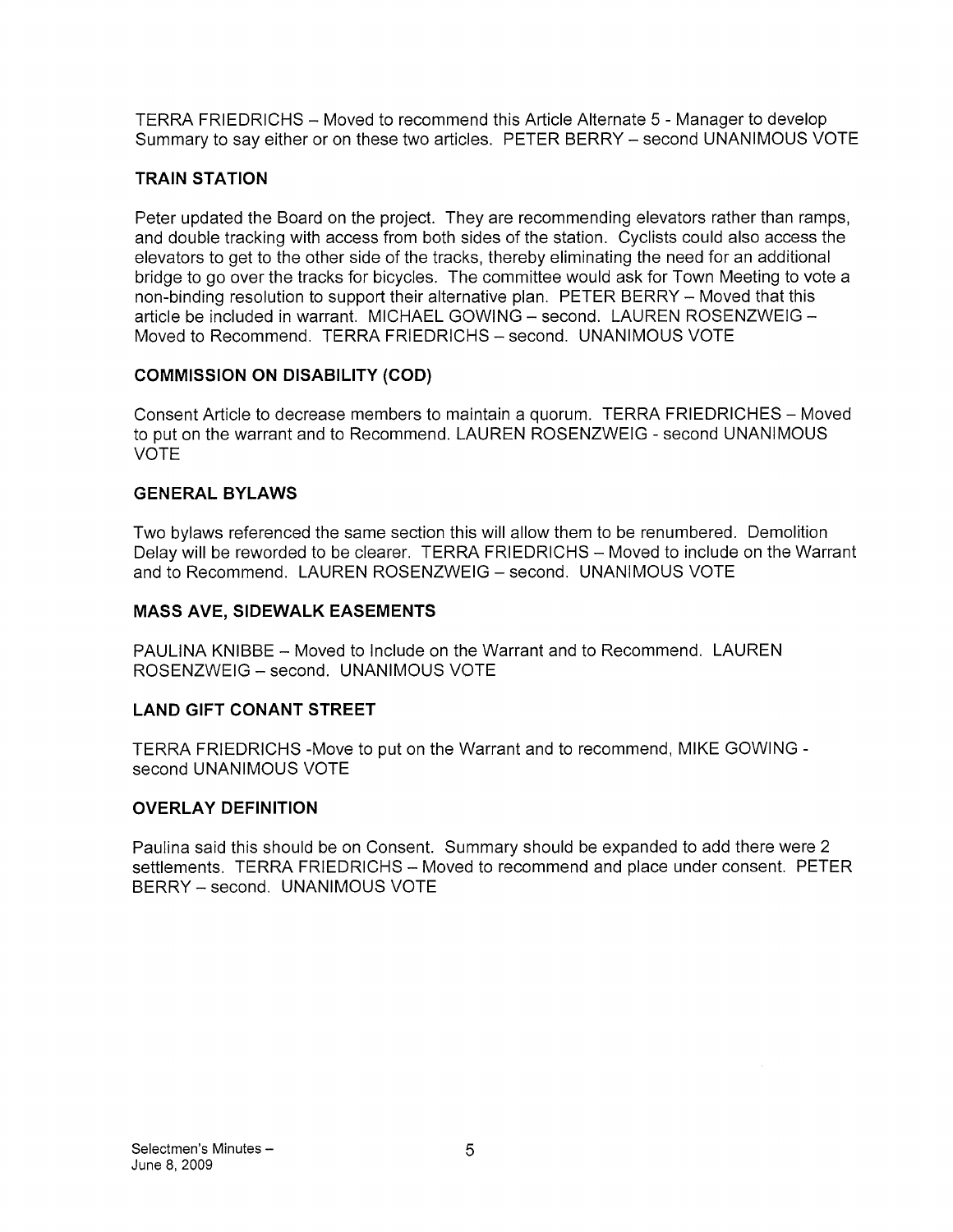#### 30 WINDSOR AVE PARCEL

Wayne Friedrichs, Windsor Ave. spoke about the parcel and the need for this article. The owner passed away and the property fell to executor who has subdivided the lot.

Lauren noted that Terra had to rescuse herself and leave the room while this is discussed because her father is an abutter to the property being discussed.

Do we put it on this warrant? What level of funding?

Mike asked about the parcel and if it could not be addressed with Open Space monies

Lauren noted that the HDC is not to freeze properties like a museum, but to help move forward with changes while keeping the district character. She urged the neighbors to chip in and perhaps apply to CPA.

Paulina had several concerns about process, timing and methodology. Open Space evaluates purchases. Timing is wrong and she could not support the timing

PAULINA KNIBEE - Move to not include in warrant. LAUREN ROSENZWEIG —second. UNANIMOUS VOTE

Wayne noted timing but he had collected the signatures. He wanted to go forward with and bring to Town Meeting.

Herman Kabakoff — felt it should it be on the warrant. Richard Callendrella felt it should go on the warrant and let the citizens decide

#### TOWN MANAGER'S EVALUATION PROCESS

Lauren spoke about Steve's evaluation. The members and previous chair and Fin Com have submitted their comments. Lauren noted that Steve came in at a difficult time. Under the categories decision rating was Very good to Outstanding. He takes his time to make decisions and gets input from relevant parties.

Lauren reviewed all the categories that he was reviewed in.

Lauren asked what goals the Board may have for him to address. We would renew his contract to three years. He has elected that he will not take a pay a raise this year.

Paulina thanked Lauren for the document. Terra said that she liked the form used, but was uncomfortable with the goals section. She would like to prepare a list of goals to have him meet their goals and suggested he be allowed to review the goals from the entire board.

Steve was humbled and thanked the entire organization for their help. PETER BERRY — Moved to extend his contract to three years. LAUREN ROSENZWEIG — second. UNANIMOUS VOTE

#### ANNUAL GOAL SETTING SESSION

Not Discussed at this meeting